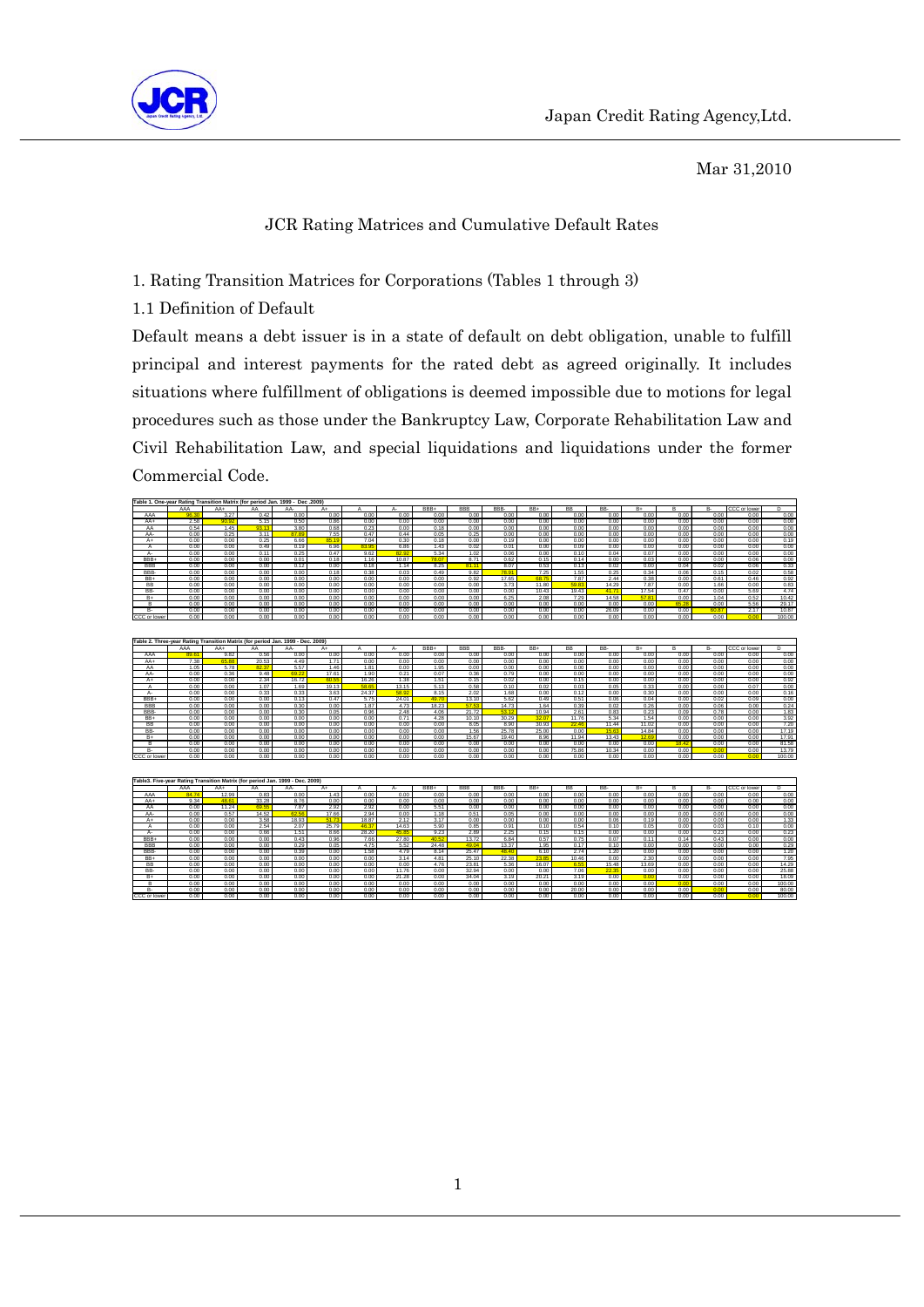

### 1.2 Rating Data Employed

Data used are JCR's long-term ratings for residents made public during the 11 years from January 1999 through December 2009 except the following:

- Ratings on Guaranteed Bonds
- Ratings on Subordinated Bonds
- 'p' Ratings

 Included, however, are the ratings that were changed to Dp from the original ratings that had not been 'p' ratings, such as ratings on ability to pay insurance claims. Employed here are the corporate rating data available as of the end of each month. Corporations that fell into D or Dp are listed in Table 4.

| Corporation                    | Rating | Year of Default |
|--------------------------------|--------|-----------------|
| JDC.                           | D      | 1998            |
| Toho Mutual Life Insurance     | Dp     | 2000            |
| Kawasaki Electric              | D      | 2000            |
| Taisei Fire and Marine         | D      | 2001            |
| Mvcal                          | D      | 2001            |
| Kyoei Life Insurance           | Dp     | 2001            |
| Chiyoda Mutual Life Insurance  | Dp     | 2001            |
| Tokyo Mutual Life Insurance    | D      | 2001            |
| Daihyaku Mutual Life Insurance | Dp     | 2001            |
| Painthouse                     | D      | 2005            |
| Suruga Corporation             | D      | 2008            |
| Zephyr                         | D      | 2008            |
| <b>Urban Corporation</b>       | D      | 2008            |
| Yamato Life Insurance          | Dp     | 2008            |
| Japan General Estate           | D      | 2009            |
| Pacific Holdings               | D      | 2009            |
| Joint Corporation              | D      | 2009            |
| ES-CON Japan                   | D      | 2009            |

**Table 4. List of Corporations that fell to D or Dp Rating**

#### 1.3 Method Employed

JCR prepared a frequency distribution table, listing the initial ratings on vertical axis (column) and those a year (3 years and 5 years) later on horizontal axis (row). For example, a rating on an issue at the end of January 1999 has been compared with that on the same issue at the end of January 2000 (2002 and 2004), with the rating at the end of February 1999 compared with that at the end of February 2000 (2002 and 2004). JCR then added up a cell of all of the tables (10 years x 12 months) for the same position and divided the figure by the total number of data in each row to provide the results in percentage terms as shown in Tables 1 through 3.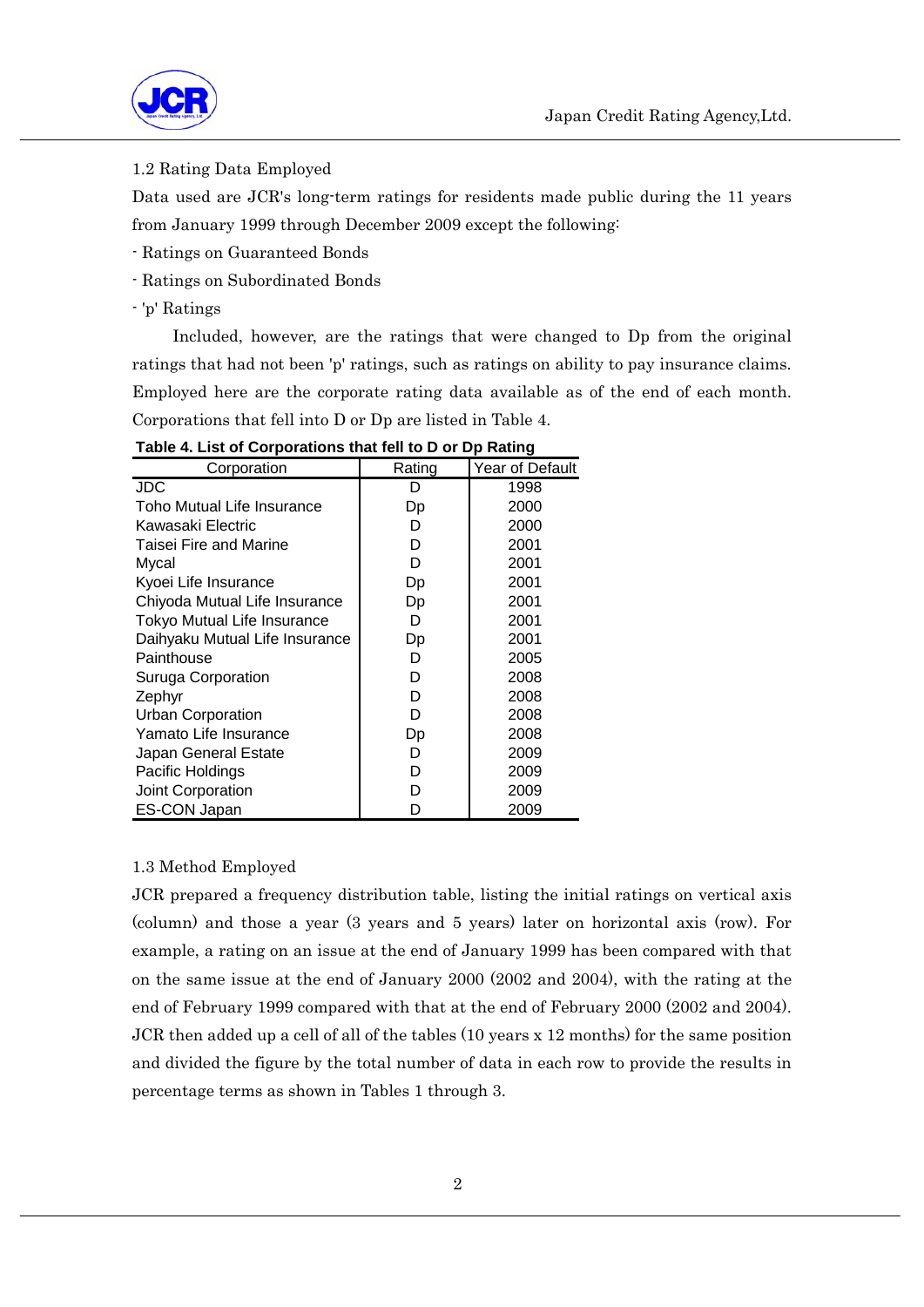

#### 1.4 How to read Rating Transition Matrices and Example for Use

Ratings are reviewed once a year or when events affecting credibility occur. They are upgraded, retained or downgraded depending on the creditworthiness of issuers at that time. Rating matrices illustrate to which ratings the current ratings change n years later (1, 3 or 5 years later as shown in Tables 1 through 3) in a probability (percentage) form based on past rating data. Rating transition matrices created for changes in ratings n years later in this manner allow us to obtain numerical values true to actual performance unlike estimates by some other models because they are based on JCR's actual rating performance for the past 11 years. They also show stable rating transitions that are not influenced by temporary and accidental events.

 Rating matrices show that the lower the ratings are, the higher will be the probability of upgrading or downgrading a year later rather than being kept unchanged. Consequently, they show that the creditworthiness of corporations with lower ratings lacks stability as compared with that of corporations with higher ratings. Investors can know how much the bonds held by them are exposed to risk of rating change.

 Using rating transition matrices, investors can estimate a future rating based on the current rating. For example, given the Markov chain, they can get a pseudo rating transition matrix n years later by multiplying one-year rating transition matrix by n times in accordance with matrix multiplication. They can also estimate changes in ratings n year later by reading the pseudo matrix created in this way.

#### 2. CDRs Based on Category-wise Corporate Ratings (Table 5)

To validate the adequacy of JCR ratings objectively, 1-, 3- and 5-year CDRs have been calculated based on category-wise corporate ratings, using the data on past records as described in "1. Rating Transition Matrices for Corporations (for the period from January 1999 to December 2009)." The results are as shown in Table 5.

| Raing        | One-year | Three-year | Five-year |
|--------------|----------|------------|-----------|
| AAA          | 0.00%    | 0.00%      | 0.00%     |
| AA           | 0.00%    | 0.00%      | 0.00%     |
| A            | 0.05%    | 0.30%      | 0.44%     |
| <b>BBB</b>   | 0.30%    | 0.61%      | 0.45%     |
| BB           | 1.30%    | 5.97%      | 11.49%    |
| в            | 14.84%   | 29.35%     | 40.00%    |
| CCC or lower | 100.00%  | 100.00%    | 100.00%   |

#### **Table 5.CDRs by Rating Category**

Compiled from Rating Transition Matrices for period Jan. 1999 - Dec. 2009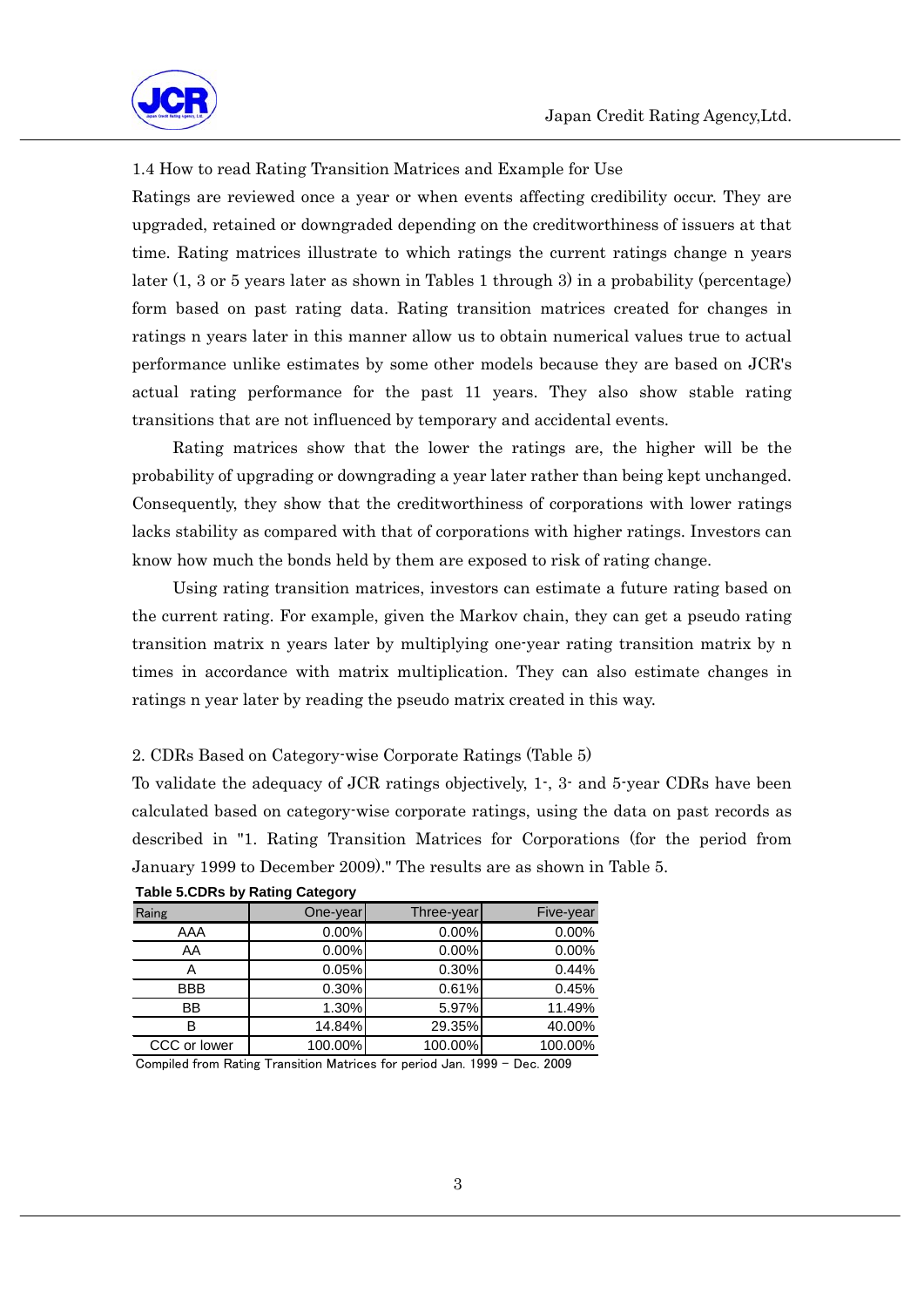

3. Broadly Defined Three-year CDRs Based on Category-wise Ratings (Table 6) JCR has calculated CDRs based on definition of broadly defined default..

# 3.1 What is Broadly Defined Default?

JCR has counted those corporations which were accorded debt forgiveness by banks or carried out debt-to-equity swaps as defaults and calculated broadly defined defaults by adding up those defaults and defaults shown in Table 4. Corporations whose ratings were withdrawn or extinguished have also been included in the default counting for both numerators and denominators for defaulted corporations, and for denominators only for corporations which have not defaulted.

## 3.2 Method Employed

To calculate the three-year CDRs (average of past 10 years) based on 2009 ratings, JCR counted the number of corporations that defaulted on a broadly defined basis one year, two years and three years later in each rating category at the end of each December for the period from 1997 through 2008, calculated defaults one year, two years and three years later and produced weighted averages against the beginning number of corporations during the period covered. Then, JCR calculated three-year CDRs by accumulating default rates for one year, two years and three years later. Where DR one year later is α1, DR two years later is α2 and DR three years later is α3, three-year CDR equals  $1 \cdot (1 \cdot \alpha 1) \times (1 \cdot \alpha 2) \times (1 \cdot \alpha 3)$ .

| Table 6. Boradly Defined 3-year CDRs by Rating Category (Average of past 10 years) |  |  |
|------------------------------------------------------------------------------------|--|--|
|                                                                                    |  |  |

|      |          |     | --    | --     |     |                 |
|------|----------|-----|-------|--------|-----|-----------------|
|      |          |     | חמכ   |        |     | $\cap$<br>lower |
| 2009 | $0.00\%$ | 45% | 2.44% | .ບ.86% | 63% | $.00\%$<br>00   |
|      |          |     |       |        |     |                 |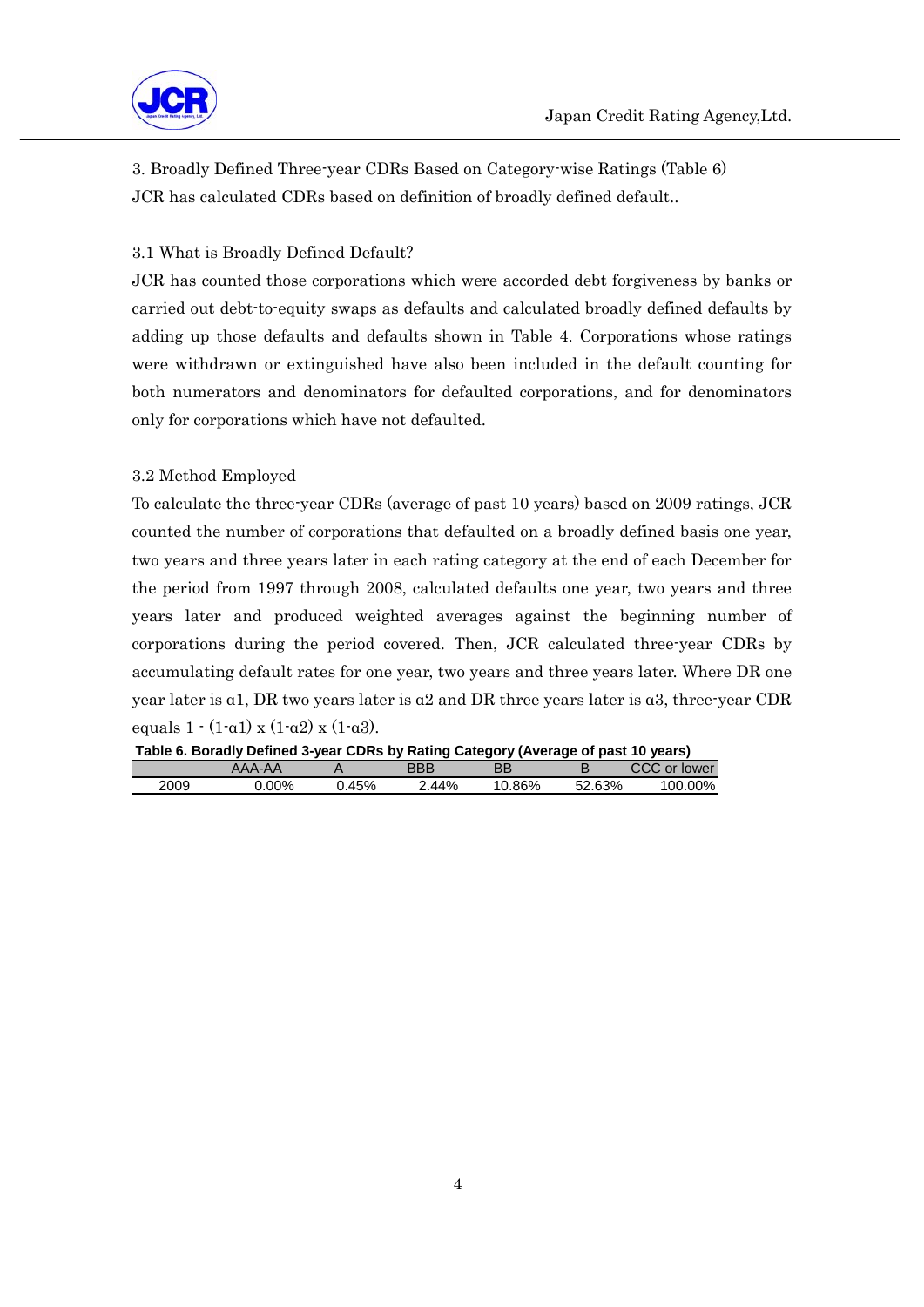

# 4. Rating Transition Matrices for Asset-backed Securities (ABS)

As in last year, JCR has made public the "Rating Transition by Lapse of Months" and "One-year (on a Calendar Year Basis) Rating Transitions" based on the data in the latest three years.

## 4.1 Rating Data Employed

The data covered are asset-backed securities with credit enhancement provided in the form of senior-subordinated structure for the period from November 1996 to December 2009. Data on repackaged bonds and asset-backed securities guaranteed by third parties have been excluded. Asset-backed securities consisting of multiple tranches have been counted as one when they have the same rating status while different in maturities.

## 4.2 Method Employed

# 4.2.1 Rating Transition Matrices by Lapse of Months (Tables 7 through 9)

JCR surveyed and tallied how the rating on each of the asset-backed securities changed as months elapsed from that at the time of the issuance. Shown in Tables 7, 8 and 9 are the distributions of changes after the lapse of 12 months, 24 months and 36 months, respectively. Excluded from the tally are the issues redeemed before the end of each period or the issues that, despite changes in ratings, failed to survive each period.

4.2.2 One-Year (on a Calendar Year Basis) Rating Transition Matrices (Tables 10 & 11) JCR studied how the ratings at the beginning of January each year changed by the end of the year over the period from 2007 to 2009. The changes in the three years were tallied and averaged as indicated in Table 10. The rating transitions in the year 2009 are also given in Table 11 for reference.

| Table 7. 12-months Later Rating Transition Matrix |        |        |       |        |        |       |        |        |            |        |     |        |     |        |   |             |
|---------------------------------------------------|--------|--------|-------|--------|--------|-------|--------|--------|------------|--------|-----|--------|-----|--------|---|-------------|
|                                                   | AAA    | $AA+$  | AA    | AA-    | $A+$   | A     | А-     | BBB+   | <b>BBB</b> | BBB-   | BB+ | BB     | BB- | $B+$   | в | B- or lower |
| AAA                                               | 100.00 |        |       |        |        |       |        |        |            |        |     |        |     |        |   |             |
| AA+                                               |        | 100.00 |       |        |        |       |        |        |            |        |     |        |     |        |   |             |
| AA                                                |        | 4.55   | 95.45 |        |        |       |        |        |            |        |     |        |     |        |   |             |
| AA-                                               |        |        |       | 100.00 |        |       |        |        |            |        |     |        |     |        |   |             |
| $A+$                                              |        |        |       |        | 100.00 |       |        |        |            |        |     |        |     |        |   |             |
| A                                                 |        |        |       |        | 2.78   | 97.22 |        |        |            |        |     |        |     |        |   |             |
| A-                                                |        |        |       |        |        |       | 100.00 |        |            |        |     |        |     |        |   |             |
| BBB+                                              |        |        |       |        |        |       |        | 100.00 |            |        |     |        |     |        |   |             |
| <b>BBB</b>                                        |        |        |       |        |        |       |        |        | 94.74      | 5.26   |     |        |     |        |   |             |
| BBB-                                              |        |        |       |        |        |       |        |        |            | 100.00 |     |        |     |        |   |             |
| BB+                                               |        |        |       |        |        |       |        |        |            |        |     |        |     |        |   |             |
| BB                                                |        |        |       |        |        |       |        |        |            |        |     | 100.00 |     |        |   |             |
| BB-                                               |        |        |       |        |        |       |        |        |            |        |     |        |     |        |   |             |
| $B+$                                              |        |        |       |        |        |       |        |        |            |        |     |        |     | 100.00 |   |             |
| В                                                 |        |        |       |        |        |       |        |        |            |        |     |        |     |        |   |             |
| B- or lower                                       |        |        |       |        |        |       |        |        |            |        |     |        |     |        |   |             |